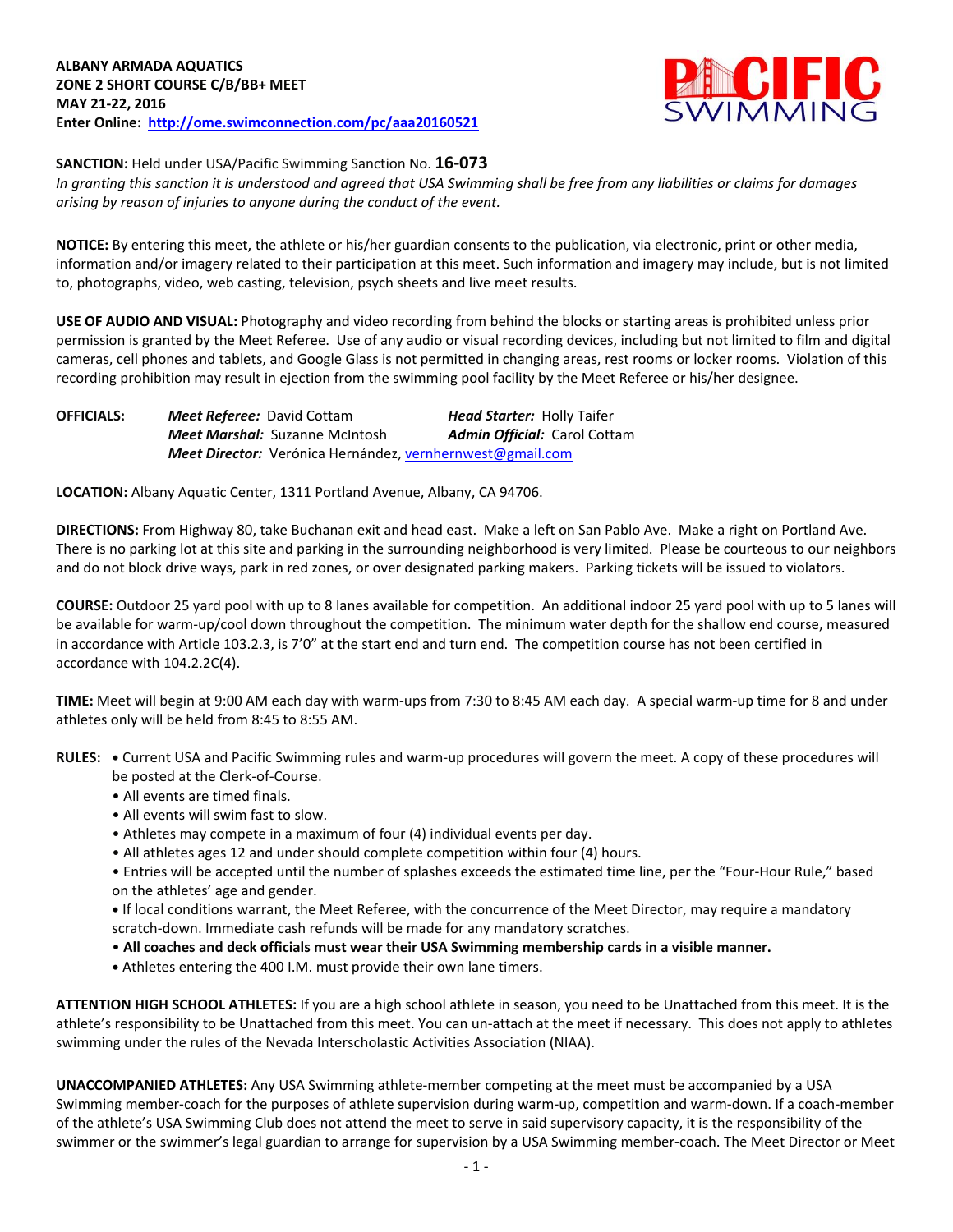Referee may assist the swimmer in making arrangements for such supervision; however, it is recommended that such arrangements be made in advance of the meet by the athlete's USA Swimming Club Member-Coach.

**RACING STARTS:** Any athlete entered in the meet must be certified by a USA Swimming member-coach as being proficient in performing a racing start, or must start each race from within the water. When unaccompanied by a member-coach, it is the responsibility of the swimmer or the swimmer's legal guardian to ensure compliance with this requirement.

#### **RESTRICTIONS:** • Smoking and the use of other tobacco products is prohibited on the pool deck, in the locker rooms, in spectator seating, in standing areas and in all areas used by athletes, during the meet and during warm-up periods.

- Sale and use of alcoholic beverages is prohibited in all areas of the meet venue.
- No glass containers are allowed in the meet venue.
- No propane heaters are permitted except for snack bar/meet operations.
- All shelters must be properly secured.
- Changing into or out of swimsuits other than in locker rooms or designated areas is prohibited.

• The only canopies allowed on deck will be for coaches in the designated coaches' area. All athletes and spectators will set up in the basketball area just outside of the pool deck. All items left overnight will not be secure, so we do not recommend leaving canopies and chairs set up outside. Items may be folded up and left on the pool deck over night. Set up will be available starting at 6:30 a.m. on Saturday morning of the meet.

• Destructive devices, to include but not limited to, explosive devices and equipment, firearms (open or concealed), blades, knives, mace, stun guns and blunt objects are strictly prohibited in the swimming facility and its surrounding areas. If observed, the Meet Referee or his/her designee may ask that these devices be stored safely away from the public or removed from the facility. Noncompliance may result in the reporting to law enforcement authorities and ejection from the facility. Law enforcement officers (LEO) are exempt per applicable laws.

# **ELIGIBILITY:** • Athletes must be current members of USA Swimming and enter their name and registration number on the meet entry card as they are shown on their Registration Card. If this is not done, it may be difficult to match the athlete with the registration and times database. The meet host will check all athlete registrations against the SWIMS database and if not found to be registered, the Meet Director shall accept the registration at the meet (a \$10 surcharge will be added to the regular registration fee). Duplicate registrations will be refunded by mail.

• Athletes in the "BB" Division must have met at least the listed "BB" time standard. Athletes in the "B" Division must have met at least the listed "B" time standard. All entry times slower than the listed "B" time standard will be in the "C" Division. For 8&U, athletes in the "A" division must have met at least the listed "A" time standard.

• Entries with **"NO TIME" will be accepted.**

• Entry times submitted for this meet will be checked against a computer database and may be changed in accordance with Pacific Swimming Entry Time Verification Procedures.

- Disabled athletes are welcome to attend this meet and should contact the Meet Director or Meet Referee regarding any special accommodations on entry times and seeding per Pacific Swimming policy.
- Athletes 19 years of age and over may compete in the meet for time only, no awards. Such athletes must have met standards for the 17-18 age group.
- The athlete's age will be the age of the athlete on the first day of the meet.

**ENTRY PRIORITY:** Meet entries will not be accepted any earlier than Saturday, April 16, 2016*.* Entries from members of "year round" Zone 2 teams postmarked or entered online by 11:59 p.m. on Saturday, April 23, 2016 will be given 1<sup>st</sup> priority acceptance. Entries from members of all Zone 2 teams (year round and seasonal) postmarked or entered online between 12:00 a.m. Saturday, April 16 and 11:59 pm Saturday, April 23, 2016 will be given  $2^{nd}$  priority acceptance. All entries from Zone 2, all other Pacific LSC Zones and other LSC's, either postmarked, entered online, or hand delivered by the entry deadline will be considered in the order that they were received.

# **\*\* NOTE: Athletes who falsify their entry from by listing a team to which they are not legitimately associated will be rejected from the meet. Further, entry fees will not be refunded and they may be referred to the Pacific Swimming Review Committee for disciplinary action.**

**ENTRY FEES:** \$4.00 per event plus an \$8.00 participation fee per athlete. Entries will be rejected if payment is not sent at time of request. No refunds will be made, except mandatory scratch-downs.

**ONLINE ENTRIES:** To enter online go to **<http://ome.swimconnection.com/pc/20160521>** to receive an immediate entry confirmation. This method requires payment by credit card. Swim Connection, LLC charges a processing fee for this service, equal to \$1 per swimmer plus 5% of the total Entry Fees. Please note that the processing fee is a separate fee from the Entry Fees. If you do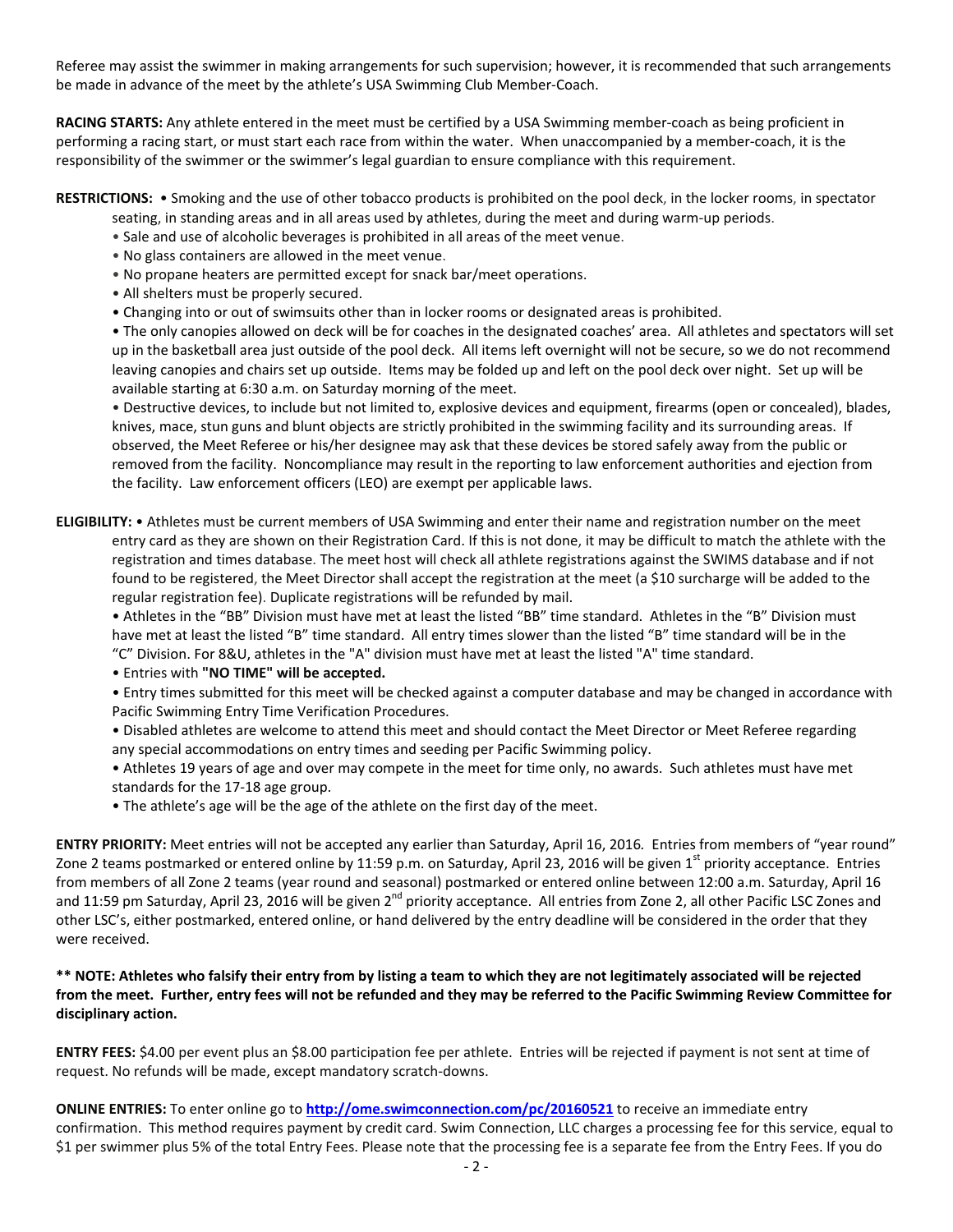not wish to pay the processing fee, enter the meet using a mail entry. **Entering online is a convenience, is completely voluntary, and is in no way required or expected of an athlete by Pacific Swimming.** Online entries will be accepted through Wednesday, May 10, 2016, or until the meet has reached capacity, whichever comes first.

**MAILED OR HAND DELIVERED ENTRIES**: Entries must be on the attached consolidated entry form. Forms must be filled out completely and printed clearly with athlete's best time. Entries must be postmarked by midnight, Monday, May 9, 2016 or hand delivered by 6:30 p.m. Wednesday, May 11, 2016. No late entries will be accepted. No entries received after the meet has reached capacity will be accepted. No refunds will be made, except mandatory scratch-downs. Requests for confirmation of receipt of entries should include a self-addressed envelope.

#### **Make check payable to**: Albany Armada Aquatics

| Mail entries to: Veronica Hernandez | <b>Hand delivered entries to: Veronica Hernandez</b> |                                     |
|-------------------------------------|------------------------------------------------------|-------------------------------------|
| 2540 Yerba Hills Court              | <b>On the pool deck at: 1311 Portland Avenue</b>     |                                     |
| San Jose, CA 95121                  | Albany, CA 94706                                     | Between 4:00 and 7:15 p.m., Mon-Fri |

**CHECK-IN:** The meet will be deck seeded. Athletes must check-in at the Clerk-of-Course. No event shall be closed more than 30 minutes before the scheduled start of the session. Close of check-in for all individual events shall be no more than 60 minutes before the estimated time of the start of the first heat of the event. Athletes who do not check-in will not be seeded and will not be allowed to compete in that event.

**SCRATCHES:** Any athlete not reporting for or competing in an individual timed final event shall not be penalized. Athletes who must withdraw from an event after it is seeded are requested to inform the referee immediately.

**AWARDS:** First through eighth place in each division (C/B/BB) will be awarded for the 9-10, 11-12, 13-14, and 15-18 age groups. First through eighth place in each division (PC-C, PC-B, and PC-A) will be awarded for the 8 & Under age group. All athletes achieving an A time for the first time will be awarded a standard A medal, regardless of place achieved in the event. No awards will be given for athletes 19 years of age and older. Note: Individual awards must be picked up at the meet. We will not mail or distribute awards after the meet.

### **ADMISSION:** Free. A 2 day program will be available for \$3.00

**SNACK BAR & HOSPITALITY:** A snack bar will be available throughout the competition. Coaches and working deck officials will be provided lunch. Hospitality will serve refreshments to timers and volunteers.

**MISCELLANEOUS:** No overnight parking is allowed. Facilities will not be provided after meet hours. Any items left outside the facility overnight will not be secure or guarded. Please do not leave anything overnight. Set up will be available starting at 6:30 a.m. on the first day of the meet, no earlier.

**MINIMUM OFFICIALS:** The Meet Referee shall conduct an inventory of Officials and shall compare the number of athletes entered against the number of Officials that worked representing each club per day of the meet. Those clubs who have not provided sufficient Officials in a day of the meet, in accordance with the table below, will be fined \$100 per missing Official per day.

| Number of athletes entered in meet per club<br>per day | Number of trained and carded officials required |
|--------------------------------------------------------|-------------------------------------------------|
| $1 - 10$                                               |                                                 |
| $11 - 25$                                              |                                                 |
| $26 - 50$                                              |                                                 |
| $51 - 75$                                              |                                                 |
| 76-100                                                 |                                                 |
| Every 20 Athletes over 100                             |                                                 |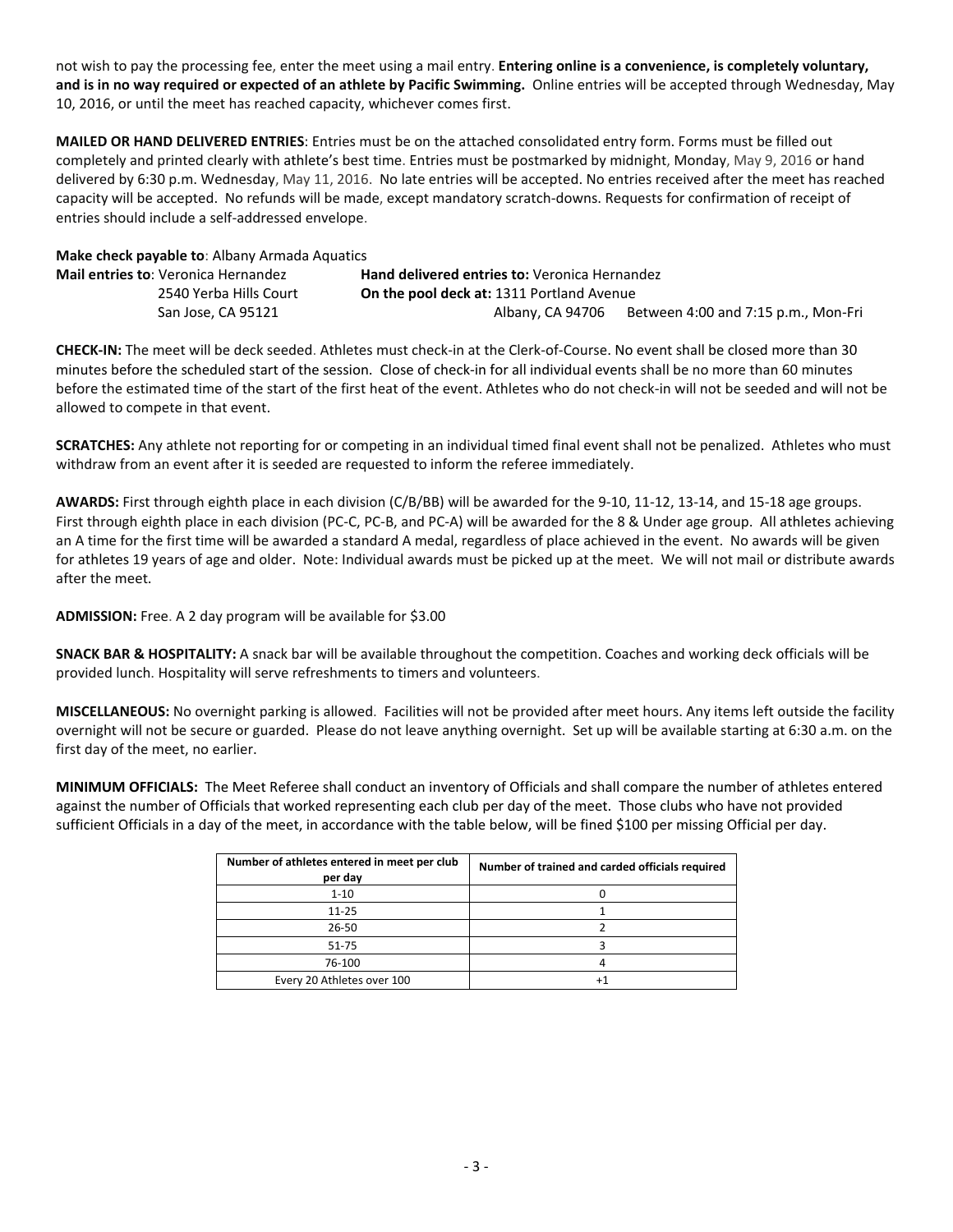# **EVENT SUMMARY**

|         | <b>SATURDAY</b>  |           |                | <b>SUNDAY</b>     |          |                |          |  |  |  |
|---------|------------------|-----------|----------------|-------------------|----------|----------------|----------|--|--|--|
| 8 & UN  | $9 - 10$         | $11 - 12$ | 13 & Up        | <b>8 &amp; UN</b> | $9 - 10$ | $11 - 12$      | 13 & Up  |  |  |  |
| 50 Back | 100 Back         | 100 Back  | 200 Back       | 100 Free          | 100 IM   | 100 IM         | 200 IM   |  |  |  |
| 25 Fly  | 50 Fly           | 50 Fly    | <b>100 Fly</b> | 25 Back           | 50 Back  | 50 Back        | 100 Back |  |  |  |
| 100 IM  | 200 IM           | 200 Free  | 200 Free       | 50 Fly            | 100 Fly  | <b>100 Fly</b> | 200 Fly  |  |  |  |
| 50 Brst | 100 Brst         | 100 Brst  | 100 Brst       | 25 Brst           | 50 Brst  | 200 Brst       | 200 Brst |  |  |  |
| 25 Free | 50 Free          | 50 Free   | 50 Free        | 50 Free           | 100 Free | 100 Free       | 100 Free |  |  |  |
|         | 400 IM<br>400 IM |           |                |                   |          |                |          |  |  |  |

# **EVENTS**

| SAT, MAY 21    |                  |                |  |  |
|----------------|------------------|----------------|--|--|
| <b>EVENT#</b>  | <b>EVENT</b>     | <b>EVENT#</b>  |  |  |
| $\mathbf{1}$   | 13 & Up 200 Back | $\overline{2}$ |  |  |
| $\overline{3}$ | 11-12 100 Back   | $\overline{4}$ |  |  |
| 5              | 9-10 100 Back    | 6              |  |  |
| $\overline{7}$ | 8 & Un 50 Back   | 8              |  |  |
| 9              | 13 & Up 100 Fly  | 10             |  |  |
| 11             | 11-12 50 Fly     | 12             |  |  |
| 13             | 9-10 50 Fly      | 14             |  |  |
| 15             | 8 & Un 25 Fly    | 16             |  |  |
| 17             | 13 & Up 200 Free | 18             |  |  |
| 19             | 11-12 200 Free   | 20             |  |  |
| 21             | 9-10 200 IM      | 22             |  |  |
| 23             | 8 & Un 100 IM    | 24             |  |  |
| 25             | 13 & Up 100 Brst | 26             |  |  |
| 27             | 11-12 100 Brst   | 28             |  |  |
| 29             | 9-10 100 Brst    | 30             |  |  |
| 31             | 8 & Un 50 Brst   | 32             |  |  |
| 33             | 13 & Up 50 Free  | 34             |  |  |
| 35             | 11-12 50 Free    | 36             |  |  |
| 37             | 9-10 50 Free     | 38             |  |  |
| 39             | 8 & Un 25 Free   | 40             |  |  |
| 41             | 13 & Up 400 IM   | 42             |  |  |
| 43             | 11-12 400 IM     | 44             |  |  |

|                 | SAT, MAY 21      |                |
|-----------------|------------------|----------------|
| NT#             | <b>EVENT</b>     | <b>EVENT#</b>  |
| $\mathbf{1}$    | 13 & Up 200 Back | $\overline{2}$ |
| 3               | 11-12 100 Back   | 4              |
| 5               | 9-10 100 Back    | 6              |
| $\overline{7}$  | 8 & Un 50 Back   | 8              |
| 9               | 13 & Up 100 Fly  | 10             |
| $\overline{1}$  | 11-12 50 Fly     | 12             |
| L3              | 9-10 50 Fly      | 14             |
| L5              | 8 & Un 25 Fly    | 16             |
| L7              | 13 & Up 200 Free | 18             |
| L9              | 11-12 200 Free   | 20             |
| $^{21}$         | 9-10 200 IM      | 22             |
| 23              | 8 & Un 100 IM    | 24             |
| $25 -$          | 13 & Up 100 Brst | 26             |
| 27              | 11-12 100 Brst   | 28             |
| 29              | 9-10 100 Brst    | 30             |
| 31              | 8 & Un 50 Brst   | 32             |
| 33              | 13 & Up 50 Free  | 34             |
| 35 <sub>1</sub> | 11-12 50 Free    | 36             |
| 37              | 9-10 50 Free     | 38             |
| 39              | 8 & Un 25 Free   | 40             |

Use the following URL to find the time standards: <http://www.pacswim.org/swim-meet-times/standards>